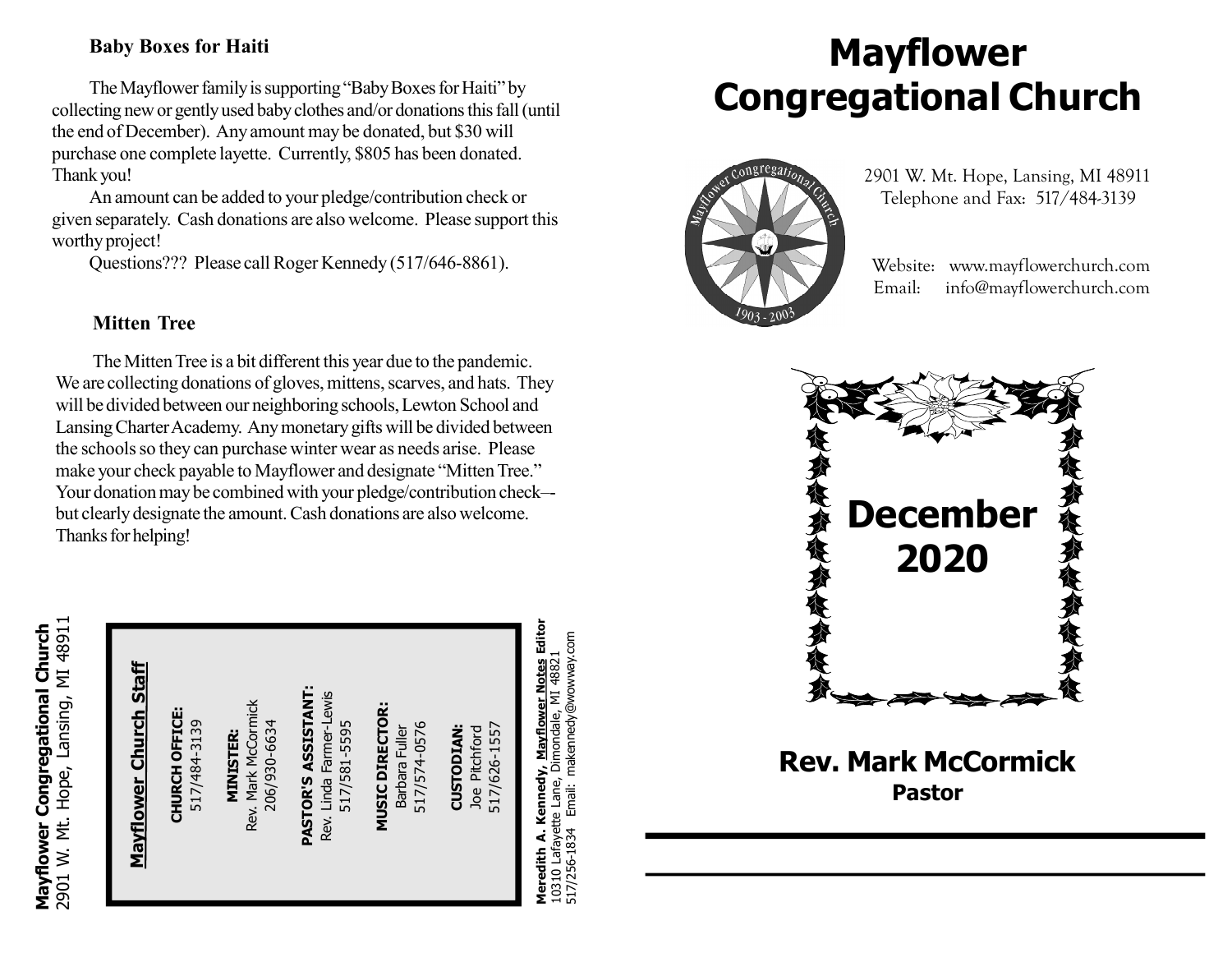#### Mayflower Financial News

Your support of your church is almost overwhelming. With major expenses for the parking lot repair/resealing and bat removal this month, we didn't expect to be "in the black," but you came through yet again!

In addition to pledges and contributions, you have generously supported the outreach projects we have undertaken this past month: \$475 was donated for the Lewton teachers, and \$750 for the CROP Walk. Please continue to support our current outreach projects: the Walter Ellis Harvest Festival, the Mitten Tree, and Baby Boxes for Haiti.

The following is a summary of our finances as of October 31:

| Income:                    | \$16,157.55    |
|----------------------------|----------------|
| Expenses:                  | 12,372.16      |
|                            | \$<br>3,785.39 |
| <b>YTD</b> for Ten Months: |                |
| Income:                    | \$101,256.13   |
| Expenses:                  | 88, 377. 16    |
|                            | \$12,878.97    |
| <b>Fund Balances:</b>      |                |
| Checking:                  | \$13,772.26    |
| Savings:                   | 100,434.37     |
| Savings CD:                | 22,547.34      |
|                            | \$136,753.97   |

Detailed financial reports are in the brochure rack in the lobby or can be emailed to you. Contact us if you have questions or want a copy.

> —Linda Wheeler, Treasurer, and Lorraine Finison, Financial Secretary

### Pastor Mark's Musings



As we approach Advent and then Christmas in the church this year, we realize things will look much different. The choir will not be singing, decorations will be more limited for obvious reasons, we will not have a play or special musical presentation. And our beloved and usually well-attended Christmas Eve service will be held online. We are making the best of it, but as in most of our other thoughts about 2020, it just isn't the same.

An article I read in a major national publication reveals how the pandemic has forever changed how our society views retirement and aging. The pandemic has claimed lives even when one has not contracted the virus. Loneliness and isolation have taken a huge toll upon the elderly, especially those confined in facilities that have gone through extended periods of lockdown. This aspect of the pandemic has affected several in our Mayflower community.

So, I want to remind everyone, including myself, that in the time leading up to and including the holidays, people in facilities are going to be experiencing loneliness and isolation as never before. More restrictions have just now been put in place. So let us all make regular use of the telephone and the pen to communicate our love and care to our most isolated and vulnerable members and friends. Let's resolve together that even in 2020, we can make it a Merry Christmas for all.

Pastor Mark

#### Outreach Thanks . . .

A huge thanks for your amazing support of the Walter Ellis Harvest Festival! At this writing, the total donated is \$855. This amount far surpasses the total from previous years. A check will be sent to the Lansing City Rescue Mission in early December. Walter Ellis would be so proud!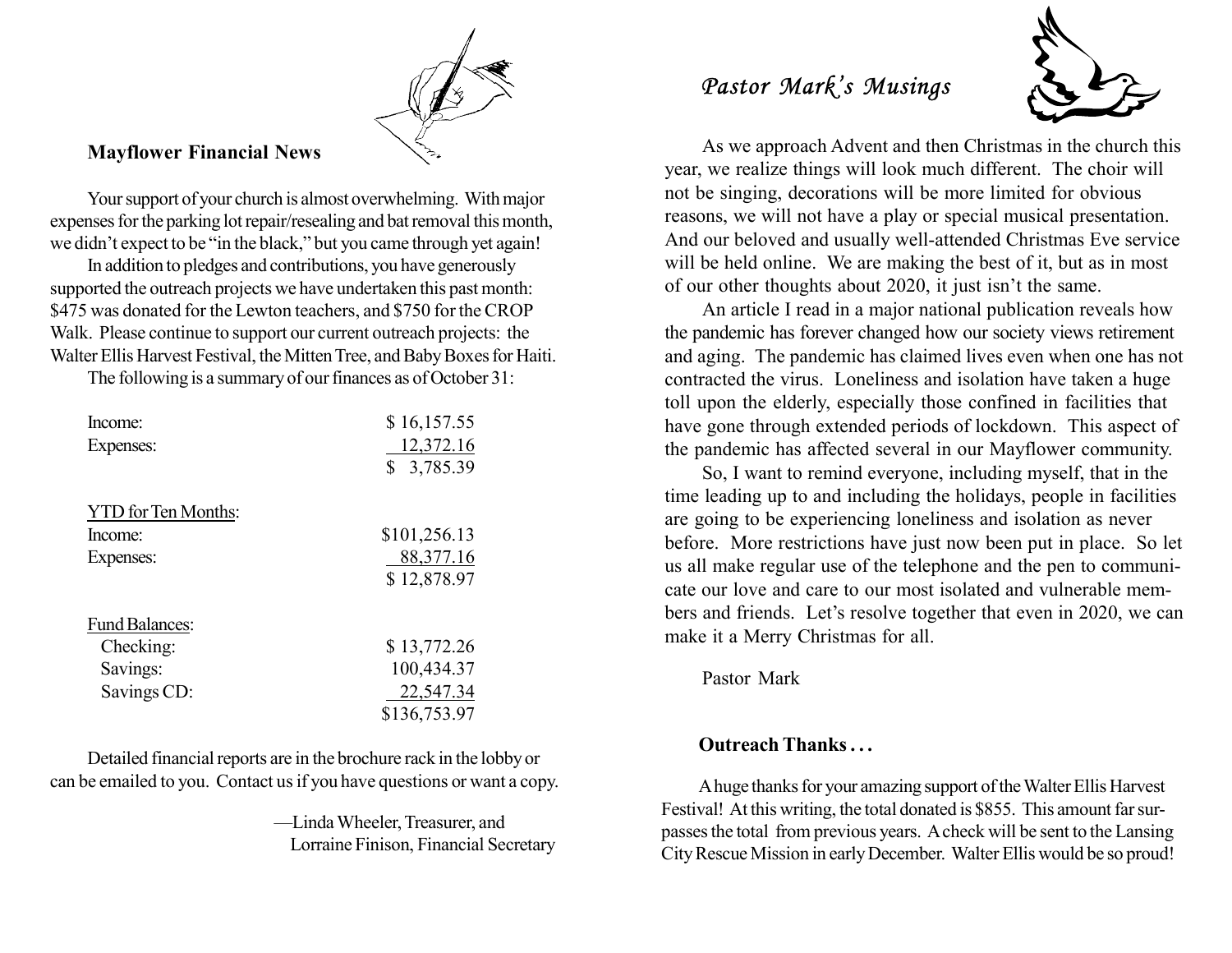

Mayflower

Congregational Church

#### From Your Lay Leader, Barb Fuller

 "In the days when an ice cream sundae cost much less, a 10-year-old boy entered a hotel coffee shop and sat at a table. A waitress put a glass of water in front of him.

"How much is an ice cream sundae?" "50 cents," replied the waitress. The little boy pulled his hand out of his pocket and studied a number of coins in it.

"How much is a dish of plain ice cream?" he inquired. Some people were now waiting for a table and the waitress was a bit impatient.

"35 cents," she said brusquely. The little boy again counted the coins. "I'll have the plain ice cream," he said.

The waitress brought the ice cream, put the bill on the table and walked away. The boy finished the ice cream, paid the cashier and departed.

When the waitress came back, she began wiping down the table and then swallowed hard at what she saw. There placed neatly beside the empty dish, were 15 cents – her tip."

So why does this story remind me of our Mayflower family, you ask? It comes down to one word: GENEROSITY. Just as the little boy was not required to leave a tip but did, you folks have not been required to keep Mayflower going under some pretty unusual circumstances, but you have. In spite of some very large expenses, our October financial report shows that our fund balance is in excess of \$25,000 more than it was last year, and yet we have been able to do it in spite of not having our regular Second Saturday Suppers and Thrift Sales to help us out! Perhaps more importantly is that we have been able to continue to provide lunches every fifth Sunday for Advent House as well as have given wholeheartedly to a number of community outreach programs. This is what I call generosity! Thank you, Mayflower, and thanks for the tip!

#### Christmas Eve Collection

Even though our Christmas Eve service is online this year, we will be taking a special offering for the Salvation Army. The need is even more critical this year. You may give in the usual ways: by bringing in cash or by writing a check to Mayflower Church. Thank you all!

Wreaths

Wreaths have been used by different cultures for various reasons over the centuries: the Greeks handed out wreaths like trophies to athletes and the Romans wore them as crowns. Christmas wreaths were originally believed to be a by-product of the Christmas tree tradition begun by northern Europeans in the 16th century. As the evergreens were trimmed into triangles (the three points meant to represent the Holy Trinity), the discarded branches would be shaped into a ring and hung back on the tree as decoration.

The circular shape, one without an end, also came to symbolize eternity and the Christian concept of everlasting life.